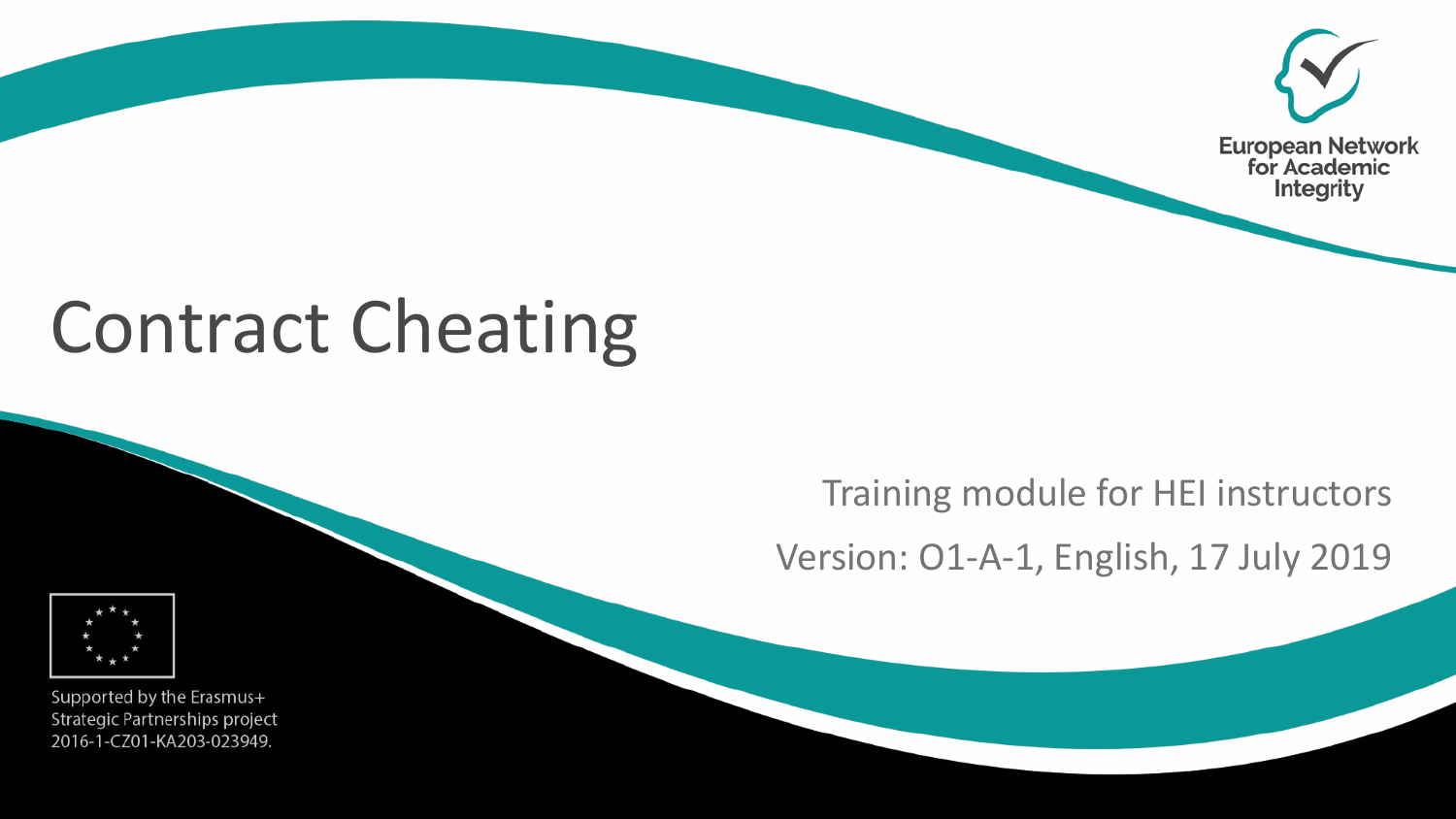# Basic information for trainers



- Target group of instructors: advisors in academic integrity; policy-makers
- Summary of content:
	- Definition, facts and materials about contract cheating
	- Update on recent intelligence and research on contract cheating
	- Raise awareness of evolving threats
	- Collect thoughts, experiences and ideas from participants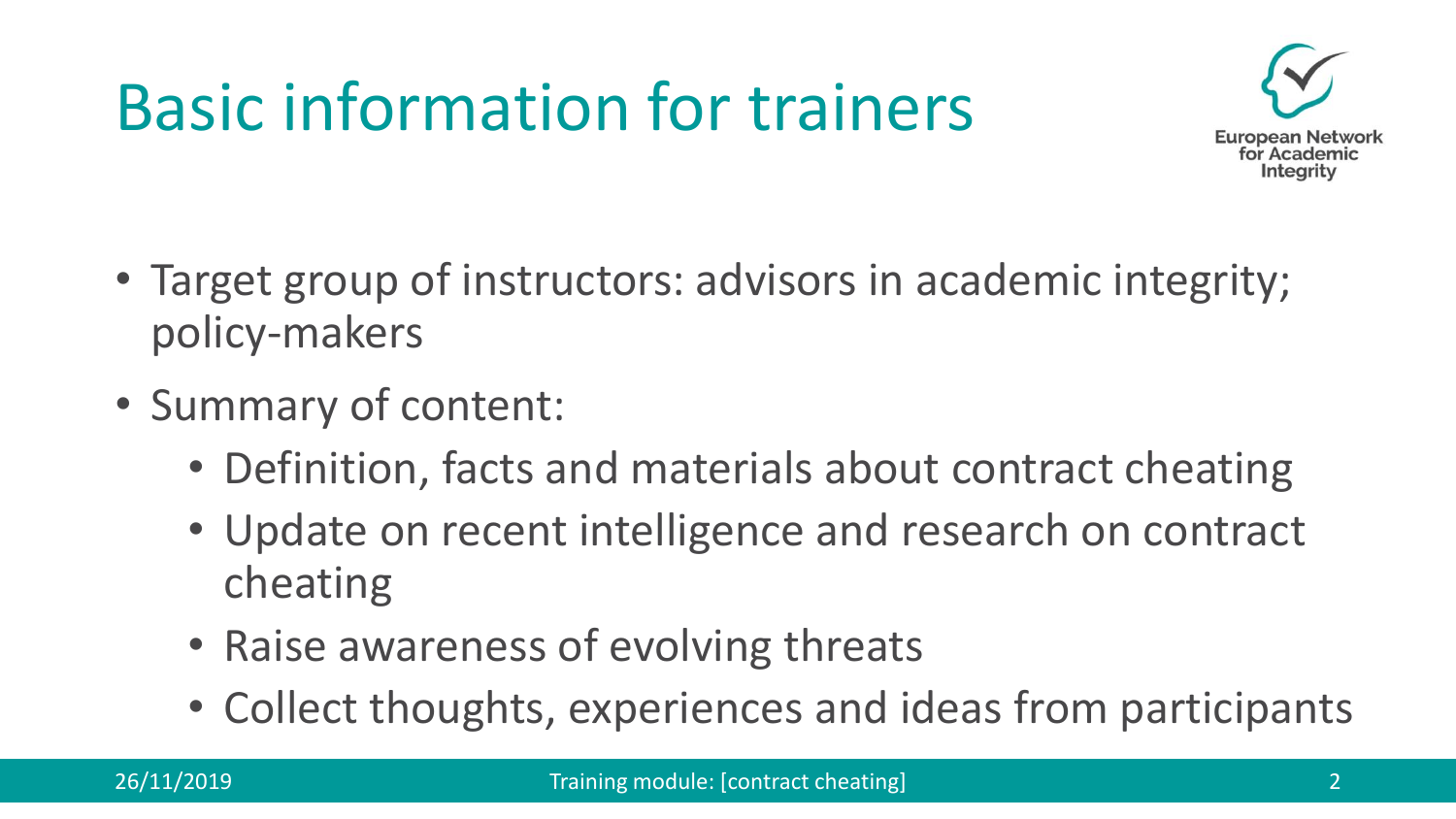## Basic information for trainers



- Learning outcomes, on completion of this module participants should:
	- Appreciate what is meant by contract cheating
	- Understand why it is a problem
	- Be able to develop policies and actions to counter the threats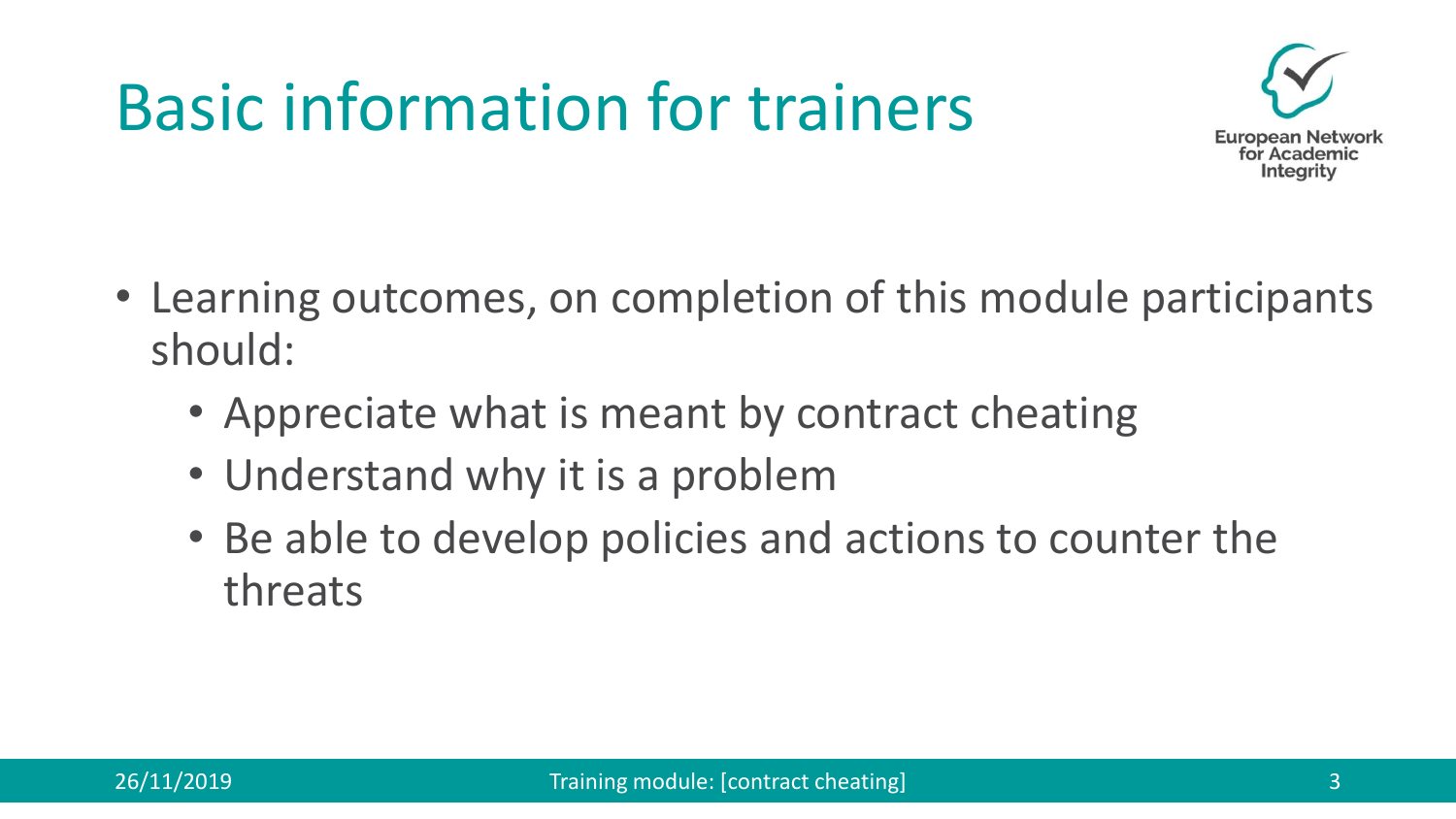#### Basic information



- Educational format(s): workshop, presentation, discussion, feedback
- Duration: 50 minutes
- Recommended number of participants: any number

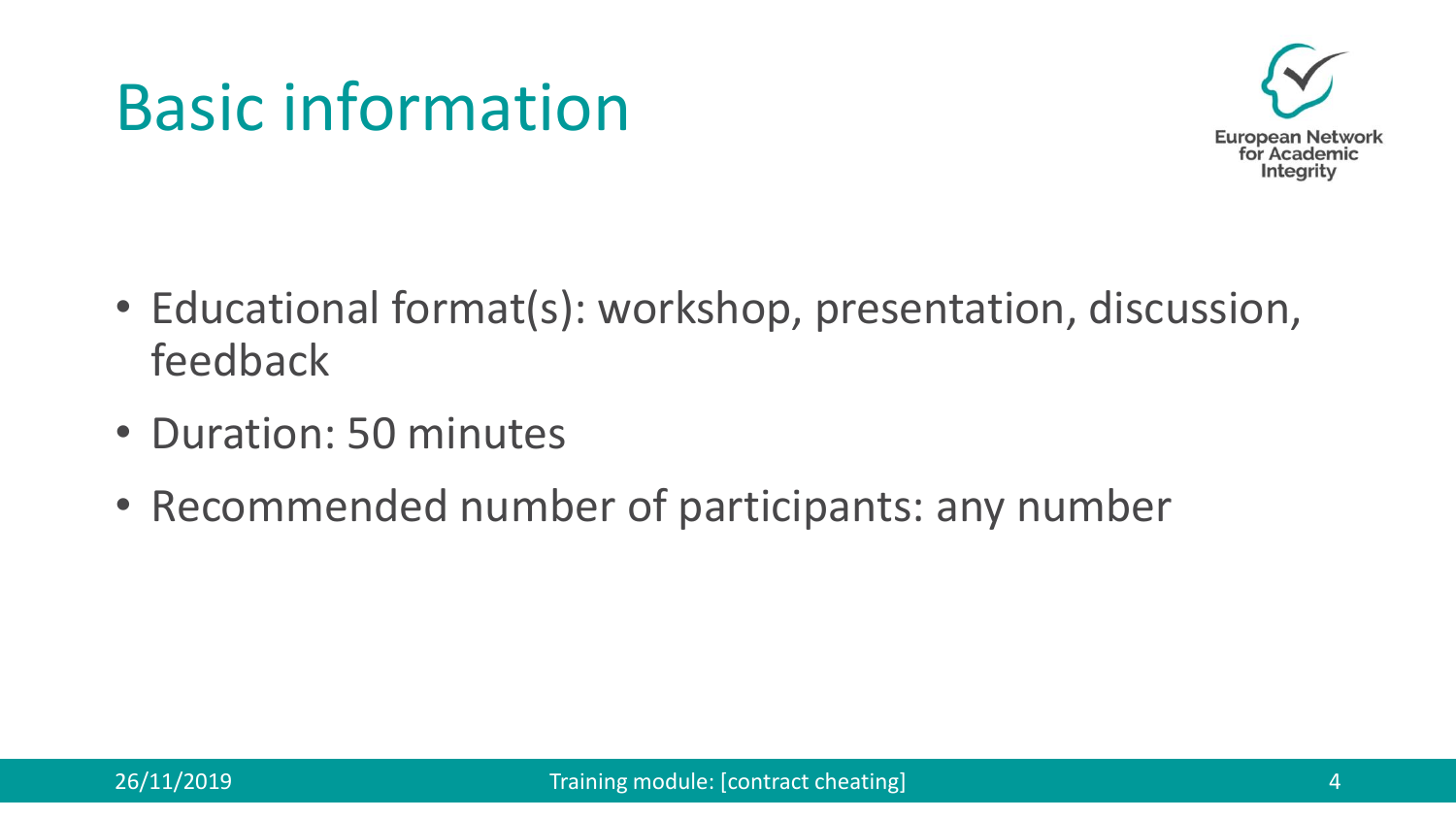# Definition of contract cheating



- Students asking a third-party to complete assessed work on their behalf and submitting it for credit as their own work
- Definition includes essay mills, but also other forms of ghost-writing
	- Students / graduates offering services to other students
	- Friends and family helping or paying for commissioned work
	- Academic staff completing students' work for them
	- Impersonation to complete examinations or laboratory work
	- File-sharing sites (e.g. uploading then downloading for free)
- Applies to any level of education
- Price paid often determined by required quality and timescale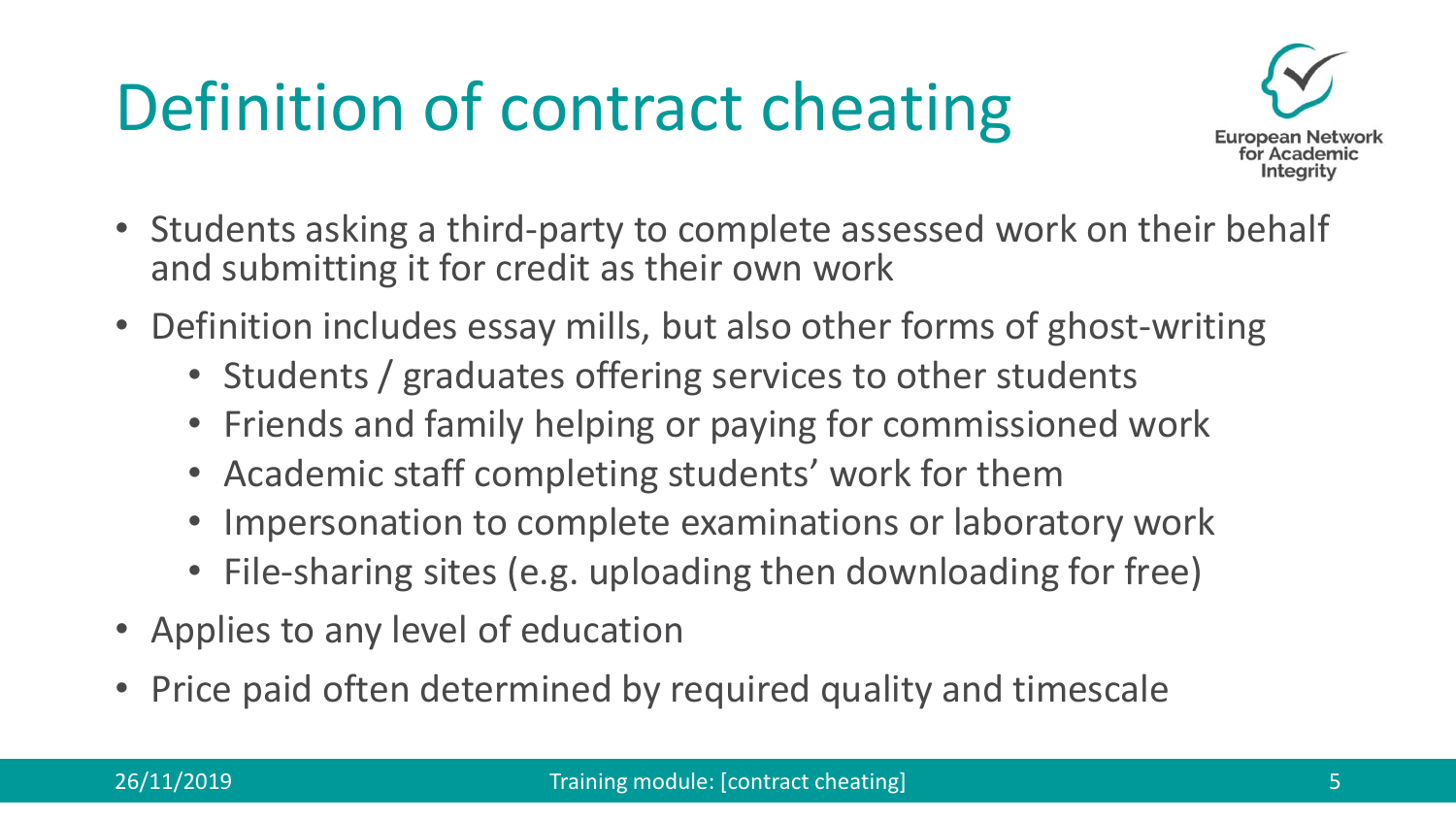# Other aspects of contract cheating



- University employees working for essay mills
- Essay mills blackmailing students
- Misrepresentation as an approved tutoring or proof-reading service
- Social media used to make contact
- On campus, leafletting, advertising, business cards, discounts
- Classroom "moles" and infiltration of systems
- Pervasive / predatory nature of contact methods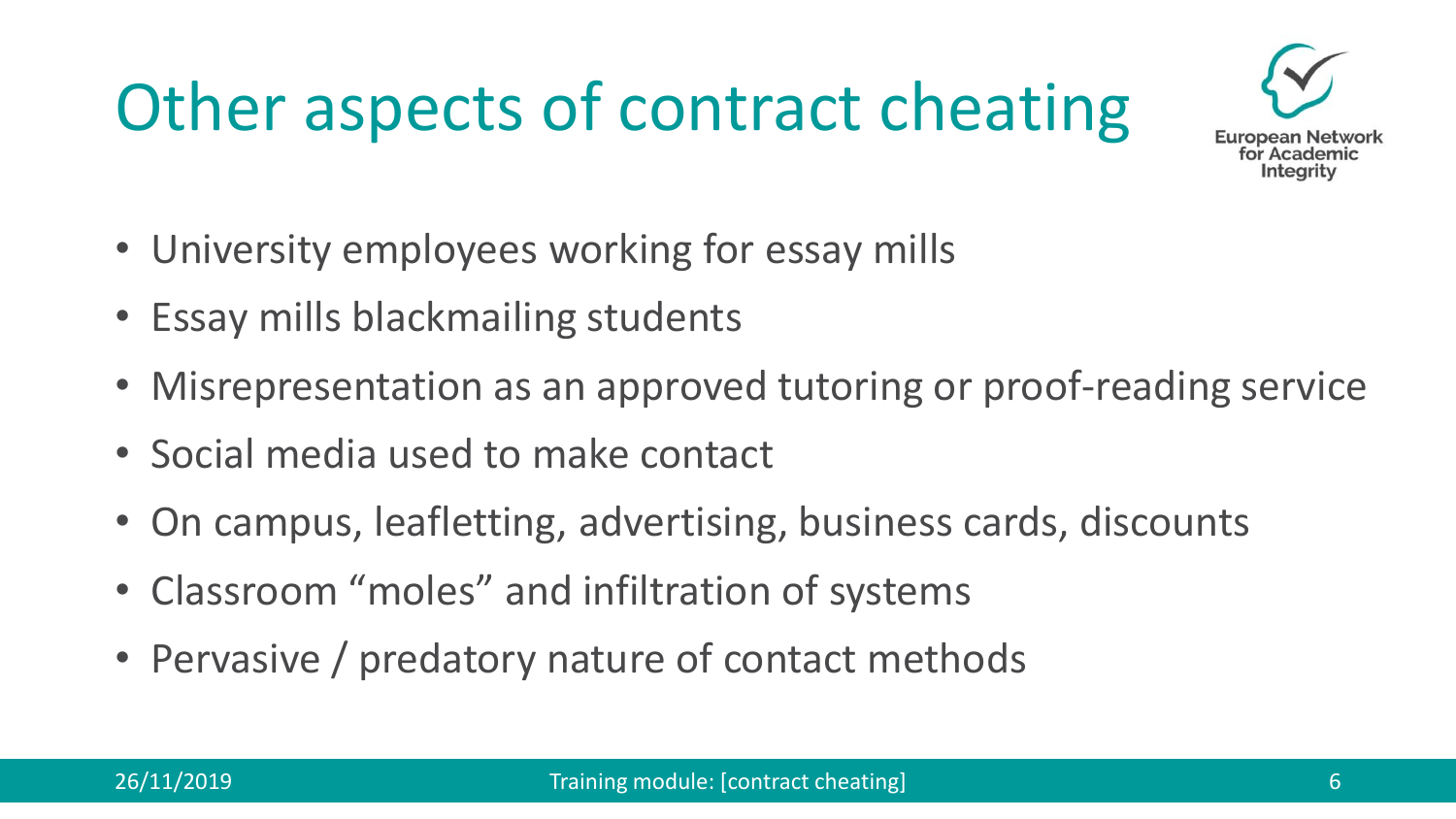

**导演場 C 024 7765 5200** Suadvice@coventry<br>冷凝器 Drop-in sessions are available Monday to Friday, 11 am - 1pm.

Appointments can be made from Monday to Thursday, 2pm - 3.30pm

suadvice@coventry.ac.uk CLISI

Don't throw it all away, #excelwithintegrity

024 7765 5200 suadvice@coventry.ac.uk CLISLI Drop-in sessions are available Monday to Friday, 11 am - 1pm. Soventry Universit<br>Students' Unior Appointments can be made from Monday to Thursday, 2pm - 3.30pm.

#### 26/11/2019 Training module: [contract cheating] 7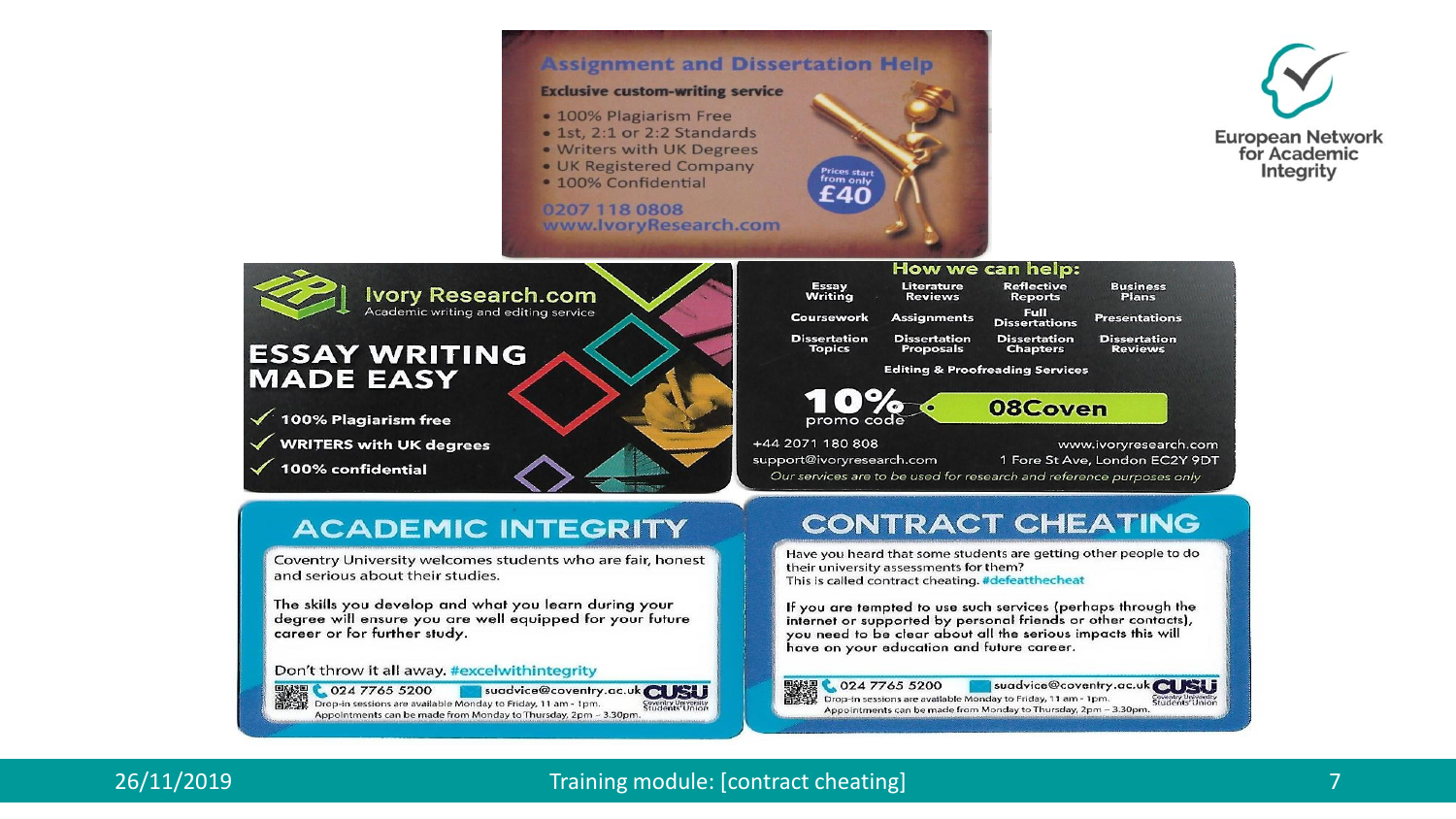# Threats from contract cheating

- Quality and standards
- Fairness and equity
- Institutional reputation
- Huge drain on institutional resources
- Massive industry and marketplace
- Difficult to detect and generate evidence to prove
- Easier to ignore it than challenge students?
- Inconsistencies > legal challenges from students
- Global and growing problem
- Student safety blackmail threats

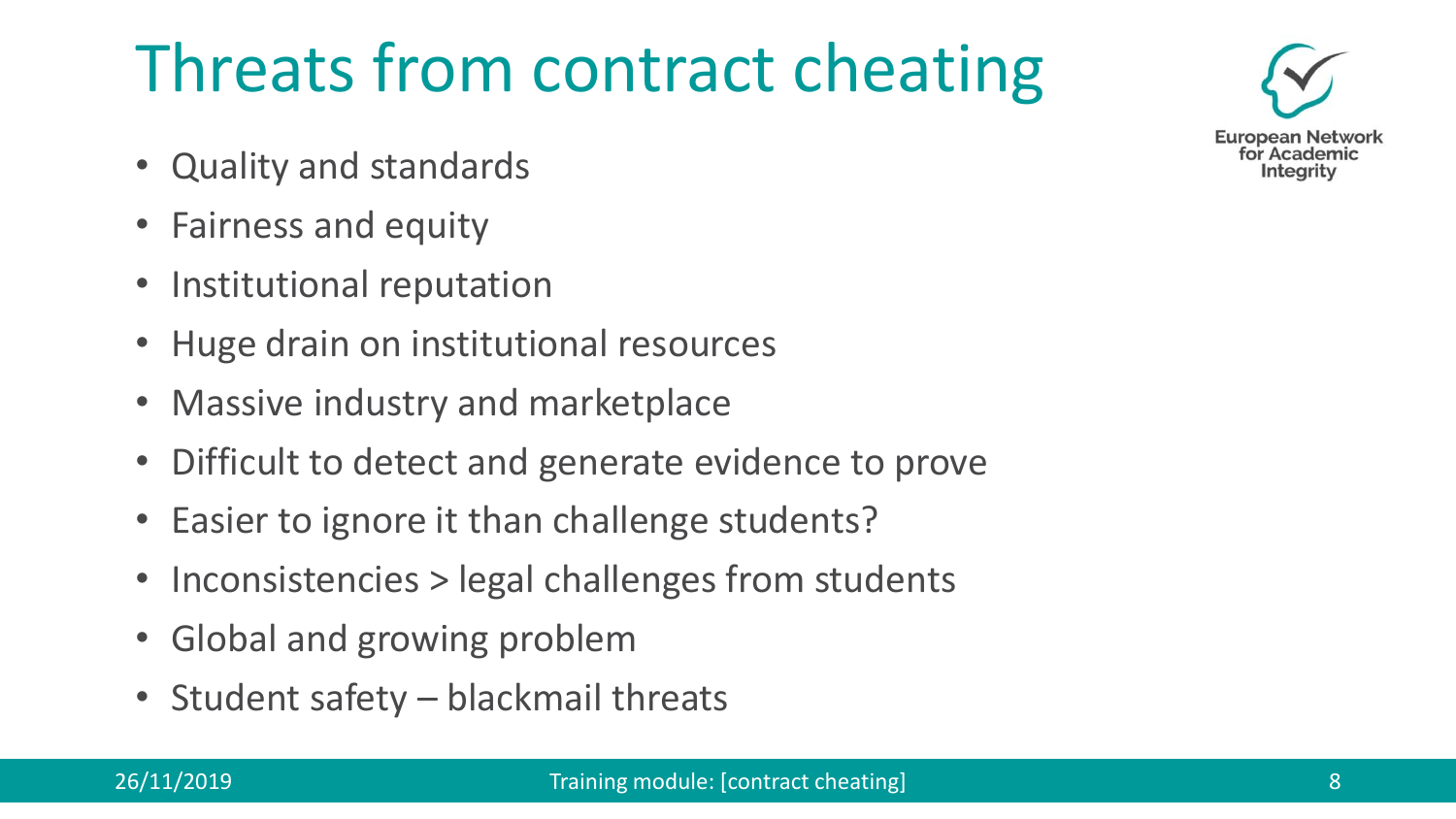# Challenging contract cheating



- Assessment design
- Vigilance, buy-in of academic staff
- Working with students as partners
- Education, awareness-raising
- International days of action
- Understanding motivations for contract cheating
- New tools from Turnitin Authorship Investigate  $(+)$  others)
- Whistle-blower protection policy
- National / International initiatives (e.g. legislation)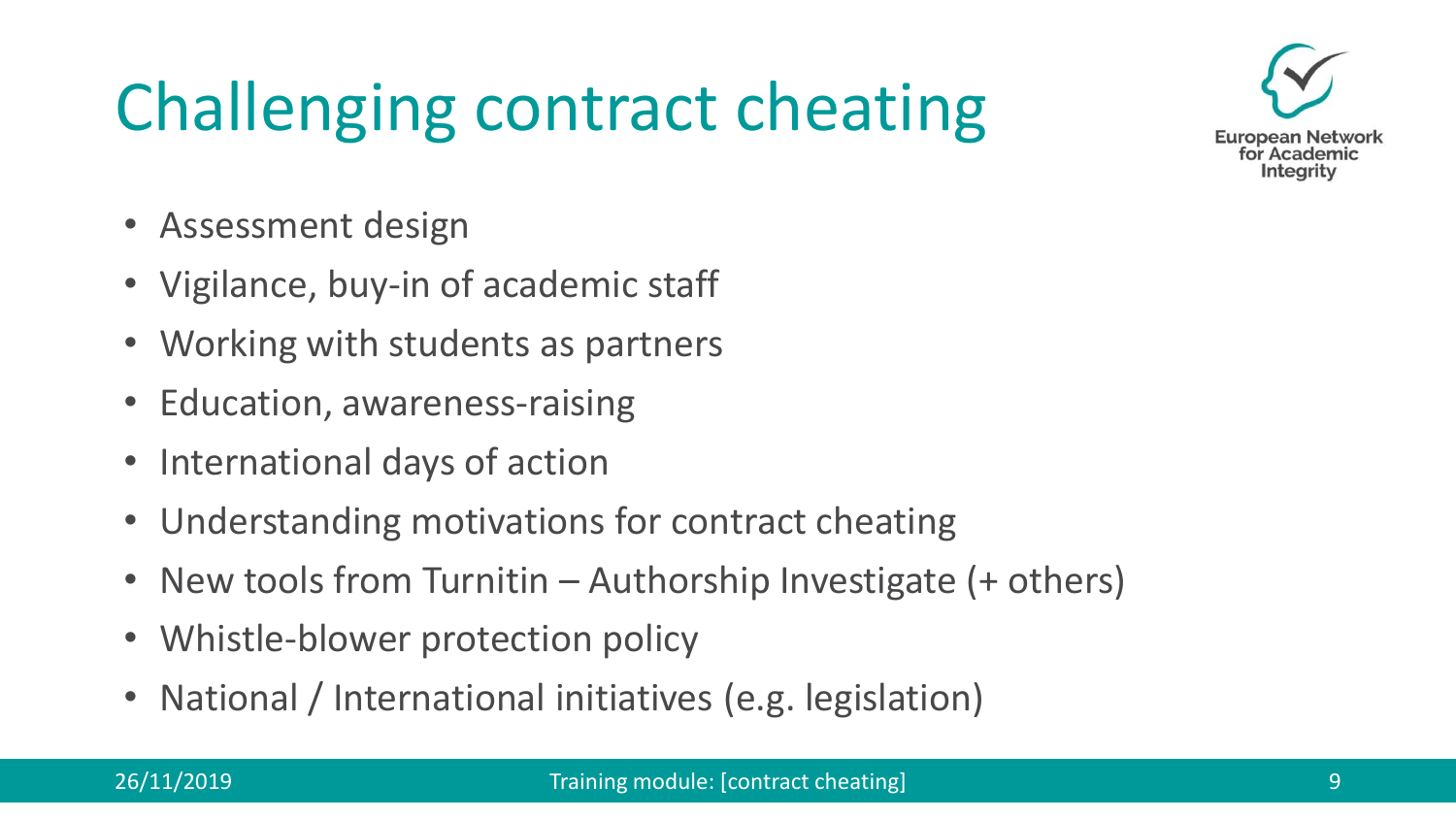# Findings from research



- Commissioned work not always of an appropriate standard (may stand out because too good or very poor depending on who did it)
- Essay mills:
	- Not always delivered on time
	- Price paid does not align with standard of work delivered
	- Terms and conditions often no protection of personal data

(Sutherland-Smith and Dullaghan 2019)

- The majority of contact cheating is in the form of sharing, downloading or support from family and friends
- Students are far less concerned than academics about the ethics of contract cheating

(Bretag, Harper et al 2017, 2018)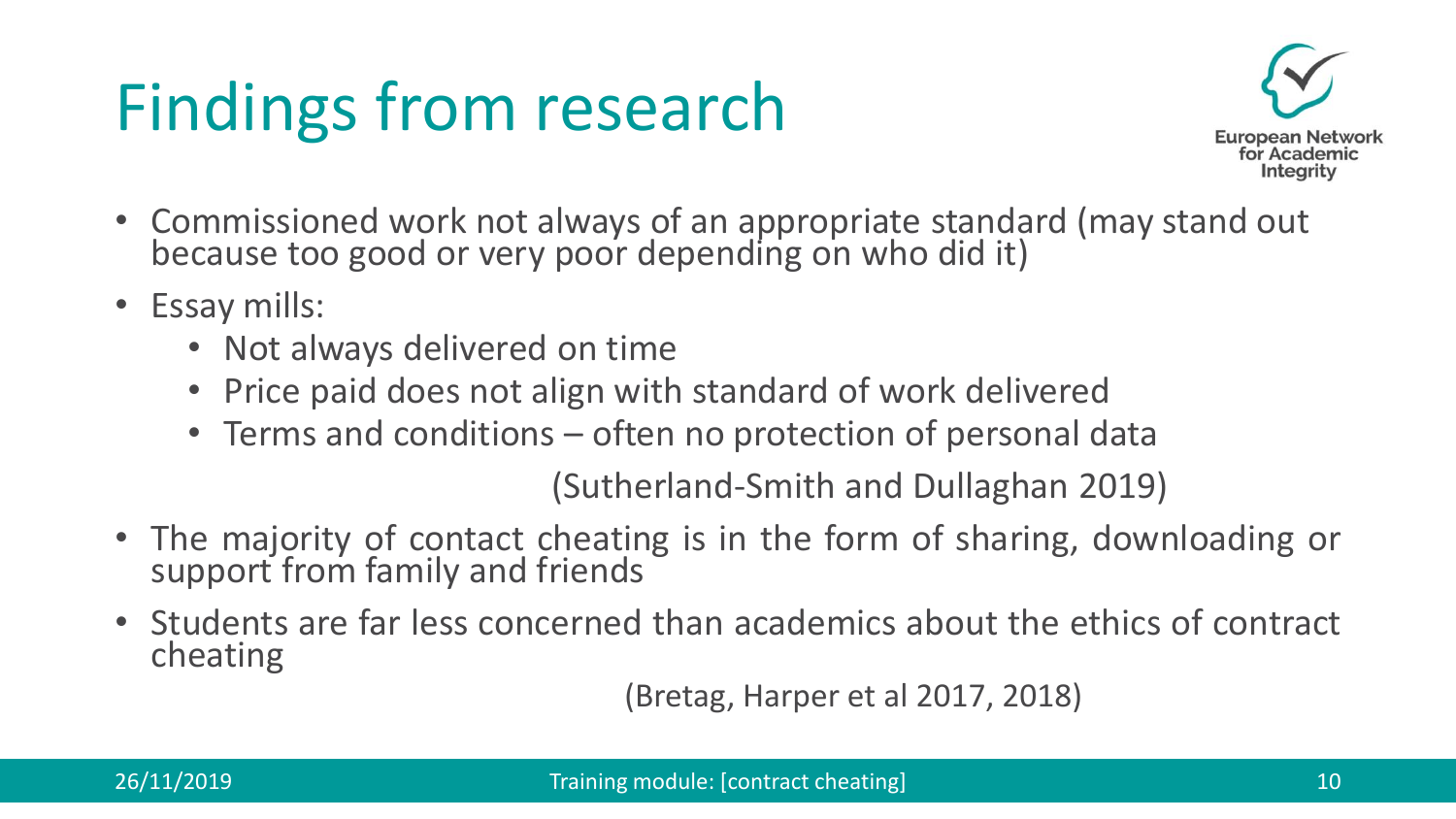### Your input



- Working in groups (if audience > 8 people)
- What experiences do you have of
	- Developing policies to address contract cheating
	- Finding cases of contract cheating
	- Generating the evidence to prove it has happened
	- Holding hearings to present the evidence
	- Applying sanctions to students found guilty
	- Dealing with essay mills on campus or on social media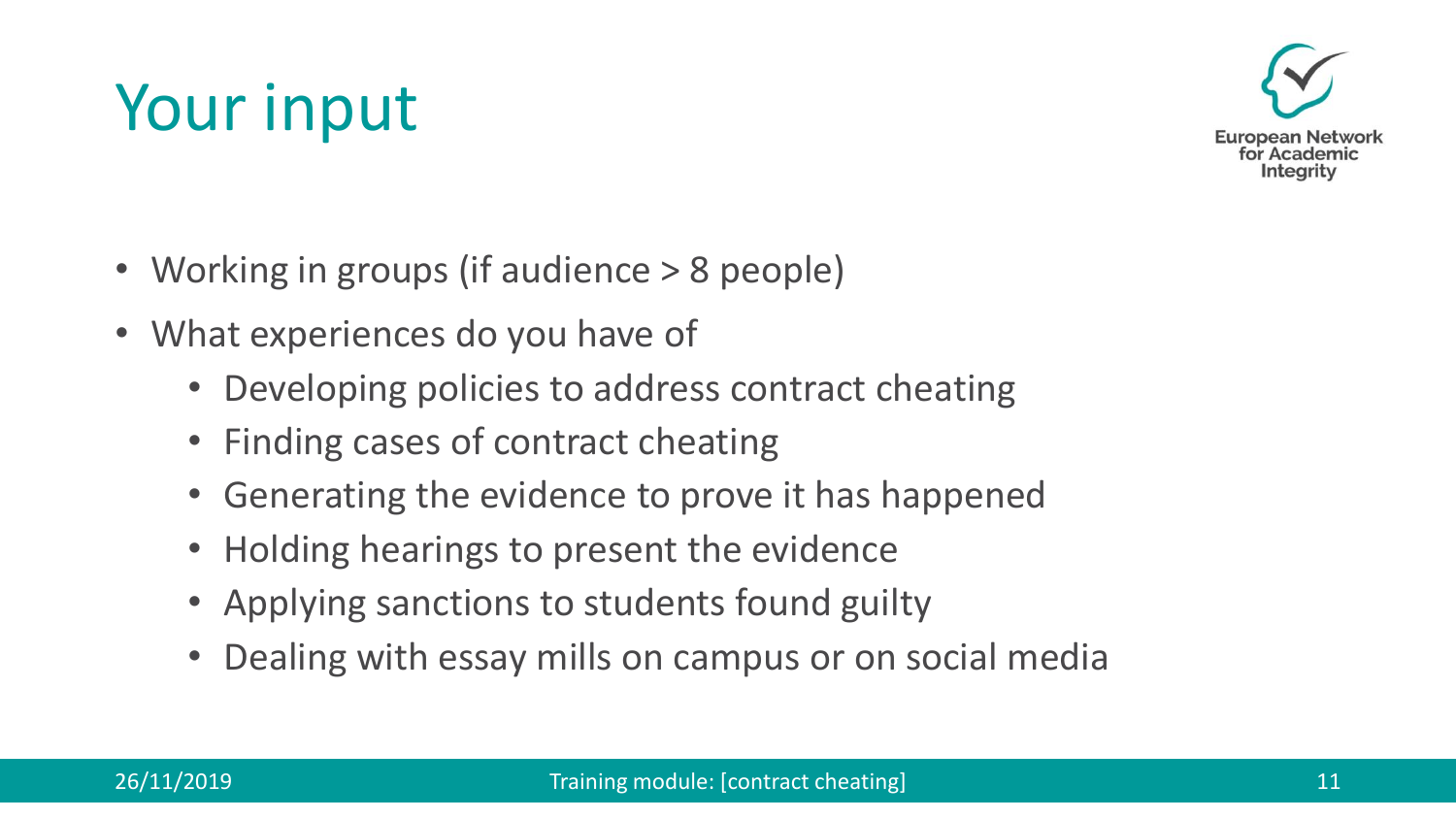#### Summary



- The global higher education sector cannot afford to do nothing
- Minimum requirement is strong, clear, transparent and consistently applied policies, procedures and sanctions
- Provide education and training for everyone regularly
- How can you know whether your students, staff and alumni are working as ghost writers?
- This is an evolving threat, requiring regular reviews and updates
- HE providers should share intelligence and learn from each other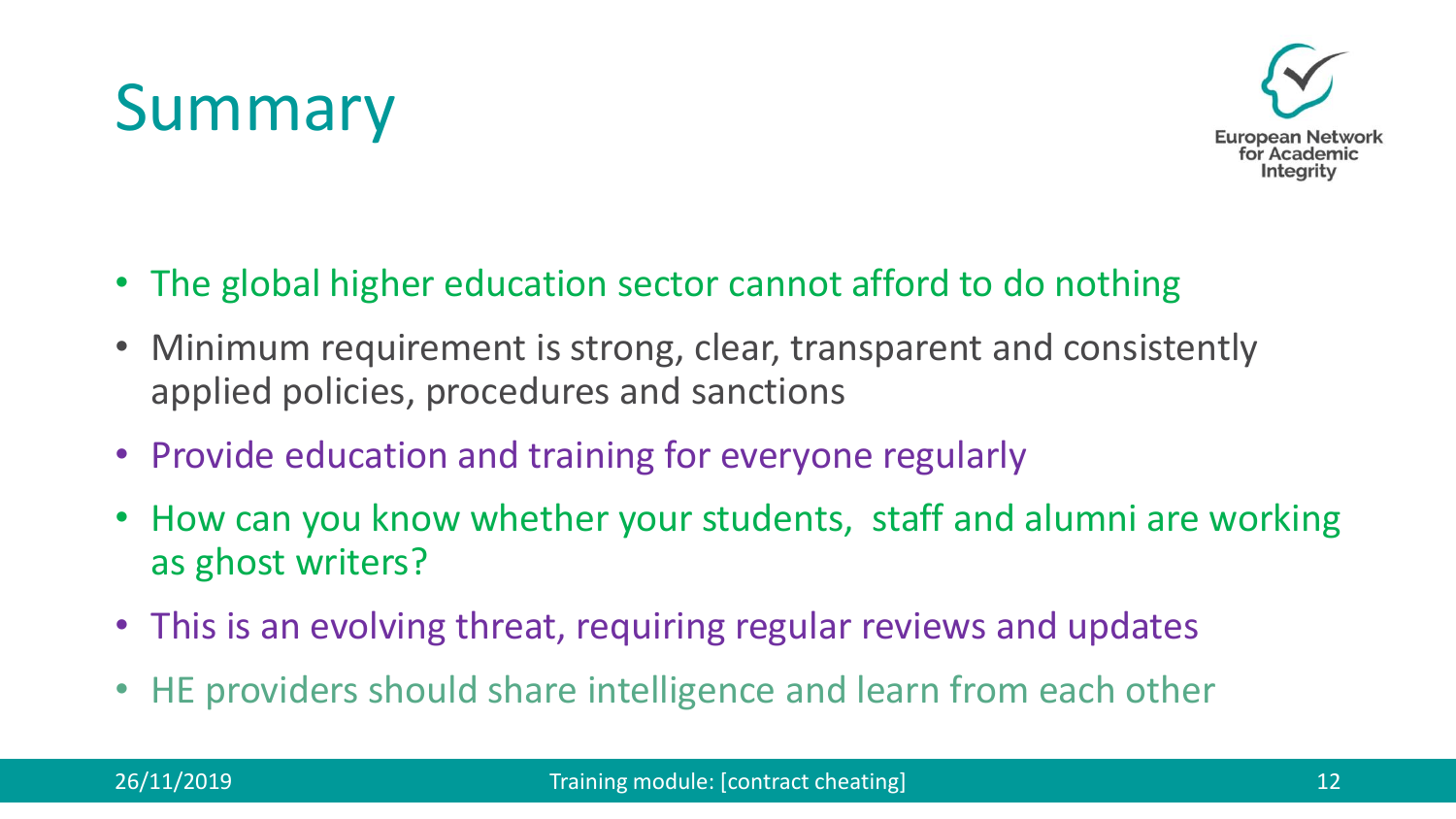# Acknowledgement & references



- Bretag, T., Harper, R., Saddiqui, S., Ellis, C., Newton, P., Rozenberg, P., van Haeringen, K. (2017). Contract Cheating and Assessment Design Project. <https://cheatingandassessment.edu.au/>
- Bretag, T., Harper, R., Saddiqui, S., Ellis, C., Newton, P., Rozenberg, P., van Haeringen, K. (2018). Additional findings from a survey of students and staff at Australian universities. https://cheatingandassessment.edu.au/wp[content/uploads/2018/03/2018-infographic.pdf](https://cheatingandassessment.edu.au/wp-content/uploads/2018/03/2018-infographic.pdf)
- Sutherland-Smith, W., Dullaghan, K. (2019). You don't always get what you pay for: User Experiences of engaging with contract cheating sites. Assessment and Evaluation in Higher Education, Taylor and Francis. DOI: 10.1080/02602938.2019.1576028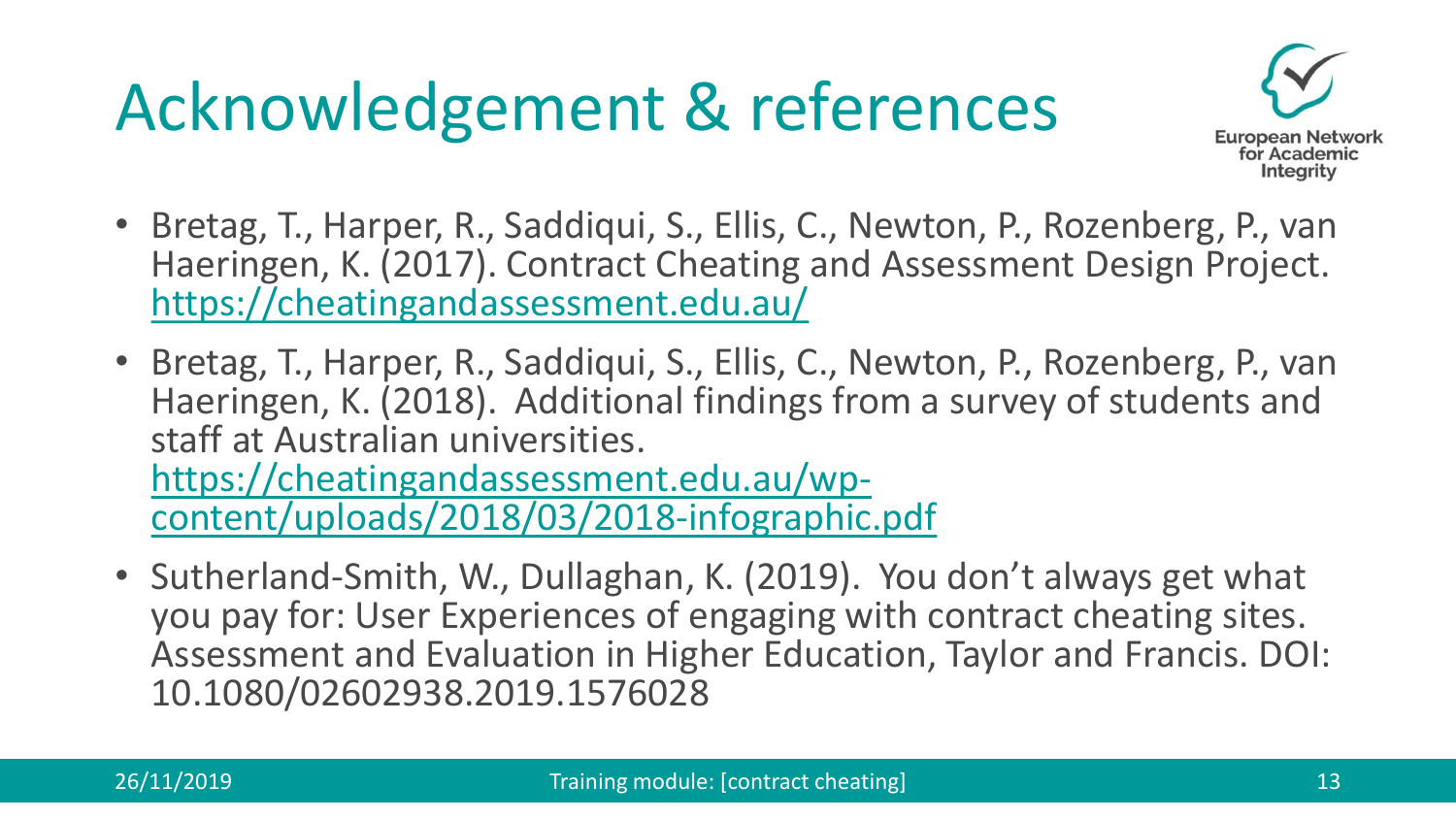# Author(s) & contact information



Irene Glendinning

Coventry University

ireneg@coventry.ac.uk